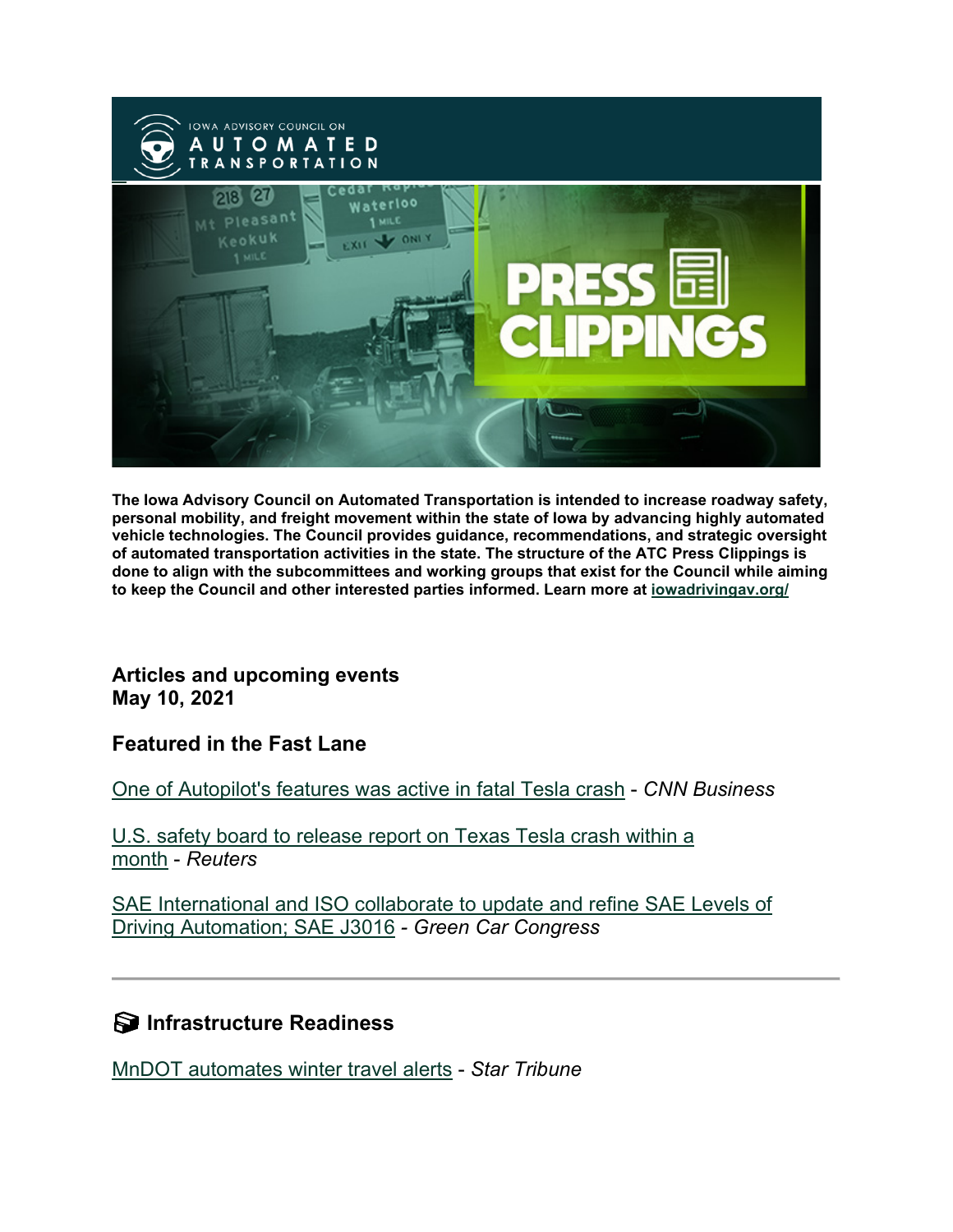[AASHTO, ITS America Reemphasize Significance Of The Safety](https://aashtojournal.org/2021/04/30/aashto-its-america-reemphasize-significance-of-the-safety-spectrum/?utm_medium=email&utm_source=govdelivery)  [Spectrum](https://aashtojournal.org/2021/04/30/aashto-its-america-reemphasize-significance-of-the-safety-spectrum/?utm_medium=email&utm_source=govdelivery) - *AASHTO Journal*

[Wi-Fi hotspots, pollution meters, gunshot locators: How lampposts are making](https://www.zdnet.com/article/wi-fi-hotspots-pollution-meters-gunshot-locators-how-lampposts-are-making-cities-smarter/?utm_medium=email&utm_source=govdelivery)  [cities smarter](https://www.zdnet.com/article/wi-fi-hotspots-pollution-meters-gunshot-locators-how-lampposts-are-making-cities-smarter/?utm_medium=email&utm_source=govdelivery) - *ZD Net*

## **Policy & Legislation**

[Three U.S. senators want driver monitoring systems mandated](https://www.reuters.com/business/autos-transportation/3-us-senators-want-driver-monitoring-systems-mandated-2021-04-26/?utm_medium=email&utm_source=govdelivery) - *Reuters*

[Girl Scout cookies take flight in Virginia drone deliveries](https://apnews.com/article/health-technology-lifestyle-business-coronavirus-fdb288e4c4dc285b9eefae46ebe67201?utm_medium=email&utm_source=govdelivery) - *AP*

[Policymakers Keep Autonomous Vehicles Bill on Senate's Radar](https://www.ttnews.com/articles/policymakers-keep-autonomous-vehicles-bill-senates-radar?utm_medium=email&utm_source=govdelivery) *- Transport Topics*

[Self-driving cars to travel up to 37 mph on motorways](https://highways-news.com/self-driving-cars-to-travel-up-to-37-mph-on-motorways/?utm_medium=email&utm_source=govdelivery) *- Highway News*

#### **ED Economic Development**

[Toyota subsidiary acquires Lyft's Level 5 division](https://www.autonomousvehicleinternational.com/news/adas/toyota-subsidiary-acquires-lyfts-level-5-division.html?utm_medium=email&utm_source=govdelivery) - *Autonomous Vehicle International*

[PennDOT Survey Seeks Pennsylvanians' Feedback on Automated](https://www.penndot.gov/pages/all-news-details.aspx?newsid=838&utm_medium=email&utm_source=govdelivery)  [Vehicles](https://www.penndot.gov/pages/all-news-details.aspx?newsid=838&utm_medium=email&utm_source=govdelivery) - *PennDOT*

[Japanese car makers join forces to develop connected car technology](https://www.am-online.com/news/car-manufacturer-news/2021/04/28/japanese-car-makers-join-forces-to-develop-connected-car-technology?utm_medium=email&utm_source=govdelivery) *- Automotive Management*

[Ford-Backed Argo Sees New Sensor as Key to Self-Driving Cars](https://www.bloomberg.com/news/articles/2021-05-04/ford-backed-argo-sees-new-sensor-as-key-for-self-driving-cars?utm_medium=email&utm_source=govdelivery) - *Bloomberg*

### **Public Safety & Enforcement**

[Auto Industry and Lawmakers Call for Driver Monitoring Systems to Improve](https://www.consumerreports.org/car-safety/call-for-driver-monitoring-to-improve-car-safety/?utm_medium=email&utm_source=govdelivery)  [Safety](https://www.consumerreports.org/car-safety/call-for-driver-monitoring-to-improve-car-safety/?utm_medium=email&utm_source=govdelivery) - *Consumer Reports*

[Chinese Tesla Owners Are Installing Brake Cameras In Their Cars](https://insideevs.com/news/504434/chinese-tesla-owners-filming-brakes/?utm_medium=email&utm_source=govdelivery) - *InsideEVs*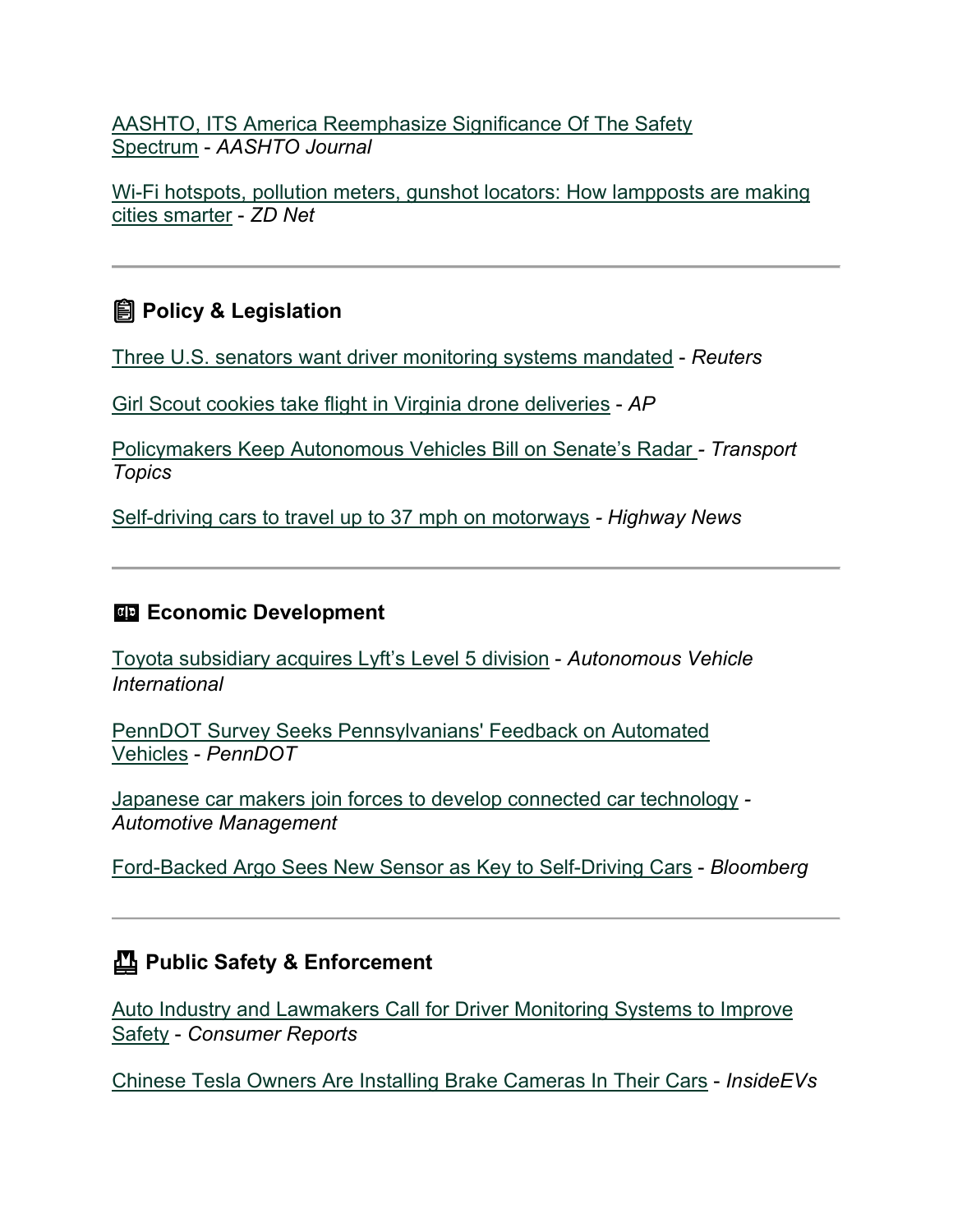[How to Make Safer Smart Cars: Let Them Watch You Drive](https://www.govtech.com/transportation/how-to-make-safer-smart-cars?utm_medium=email&utm_source=govdelivery) *- Government Technology*

#### **Research, Development, Testing & Evaluation**

[Autonomous shuttle trials underway with the US National](https://www.autonomousvehicleinternational.com/news/autonomous-shuttle-trials-underway-with-the-us-national-park-service.html?utm_medium=email&utm_source=govdelivery) Park [Service](https://www.autonomousvehicleinternational.com/news/autonomous-shuttle-trials-underway-with-the-us-national-park-service.html?utm_medium=email&utm_source=govdelivery) - *Autonomous Vehicle International*

[Researchers develop a robotic guide dog to assist blind individuals](https://techxplore.com/news/2021-04-robotic-dog-individuals.html?utm_medium=email&utm_source=govdelivery) - *Tech Xplore*

[With Eye on Future, MSU Forms Mobility Advisory Council](https://www.wardsauto.com/industry-news/eye-future-msu-forms-mobility-advisory-council?utm_medium=email&utm_source=govdelivery) *- Wards Auto*

# **E** Upcoming Events

[Insuring a Driverless Vehicle](https://pavecampaign.org/event/pave-virtual-panel-insuring-a-driverless-vehicle/?utm_medium=email&utm_source=govdelivery)

*Partners for Automated Vehicle Education (PAVE)* Wednesday, May 12 1 pm CT

#### **Presenters:**

Jackie Erickson – Senior Director of Communications, Edge Case Research Max Libman – Underwriting Consultant, Sharing Economy, Liberty Mutual **Insurance** Steve Miller – Innovation Lead, Insurance Office of America (IOA)

Economic Development Subcommittee Meeting *Iowa Advisory Council on Automated Transportation* Tuesday, May 25th 10:00 am - 11:00 am CT

Infrastructure Readiness Subcommittee Meeting *Iowa Advisory Council on Automated Transportation* Tuesday, May 25th 1:00 pm - 2:00 pm CT

Policy & Legislation Subcommittee Meeting *Iowa Advisory Council on Automated Transportation*